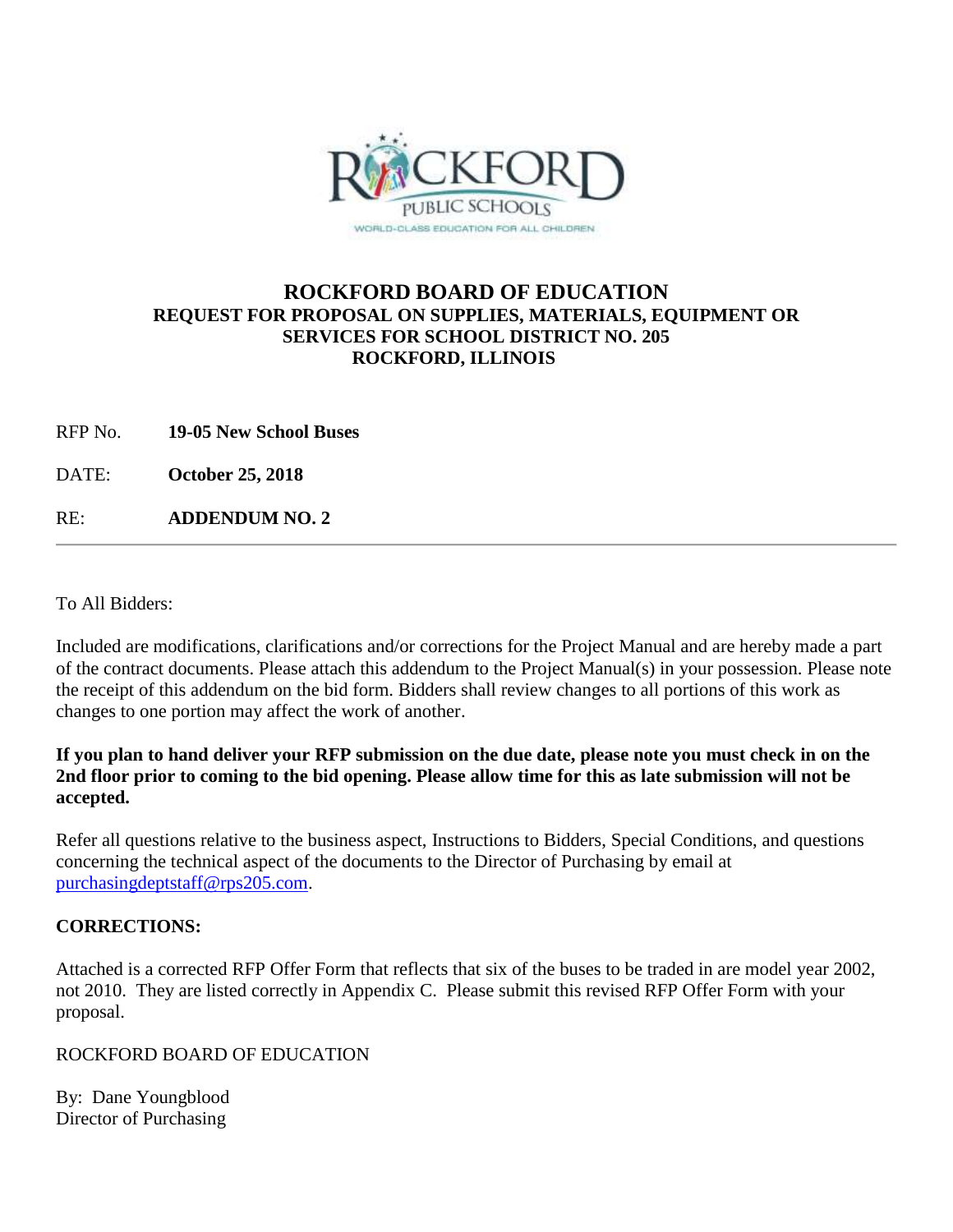### **RFP OFFER FORM**

#### **RFP 19-05 New School Buses**

 Rockford Public School District 205 (the District) will receive sealed proposals from qualified firms or individuals to provide description of good(s)/service(s) in accordance with the terms and conditions outlined in this document. These specifications are not intended to limit the products or services offered by the Contractor. The contractor shall perform, as required, all services described herein and/or all other services offered by the Contractor in its proposal and accepted by the District.

| Item No.       | <b>Qty</b>   | <b>Description</b>                                      | <b>Unit Cost</b> | <b>Unit of Measure</b>                     |
|----------------|--------------|---------------------------------------------------------|------------------|--------------------------------------------|
| $\mathbf{1}$   | 26           | <b>New Diesel Bus to Purchase</b>                       |                  |                                            |
|                |              | Please provide pricing for one or both chassis options: |                  |                                            |
|                |              | Flat Nose w/Front Mount Engine                          | \$               | $\mathbf{E}\mathbf{A}\mathbf{C}\mathbf{H}$ |
|                |              | Flat Nose w/Rear Mount Engine                           | \$               | <b>EACH</b>                                |
|                |              |                                                         |                  |                                            |
|                |              | Option for Heater Hose                                  | \$               | <b>EACH</b>                                |
| $\sqrt{2}$     | 26           | <b>New Diesel Bus to Lease</b>                          |                  |                                            |
|                |              | Please provide pricing for one or both chassis options: |                  |                                            |
|                |              | Flat Nose w/Front Mount Engine                          | \$               | PER MONTH                                  |
|                |              | Flat Nose w/Rear Mount Engine                           | \$               | <b>PER MONTH</b>                           |
|                |              |                                                         | \$               | PER MONTH                                  |
|                |              | Option for Heater Hose                                  |                  |                                            |
| $\mathfrak{Z}$ | 26           | <b>Additional Warranty</b>                              |                  |                                            |
|                |              | Warranty                                                | \$               | <b>EACH</b>                                |
|                |              | Policy Number                                           |                  |                                            |
|                |              | Warranty                                                | \$               | <b>EACH</b>                                |
|                |              | Policy Number                                           |                  |                                            |
|                |              | Warranty                                                | \$               | <b>EACH</b>                                |
|                |              | Policy Number                                           |                  |                                            |
|                |              | Warranty                                                | \$               | <b>EACH</b>                                |
|                |              | Policy Number                                           |                  |                                            |
|                |              | Warranty                                                | \$               | $\mathbf{E}\mathbf{A}\mathbf{C}\mathbf{H}$ |
|                |              | Policy Number                                           |                  |                                            |
|                |              | Warranty                                                | \$               | <b>EACH</b>                                |
|                |              | Policy Number                                           |                  |                                            |
|                |              |                                                         |                  |                                            |
| $\overline{4}$ | $\mathbf{1}$ | <b>Delivery Charge</b>                                  | \$               | <b>TOTAL</b>                               |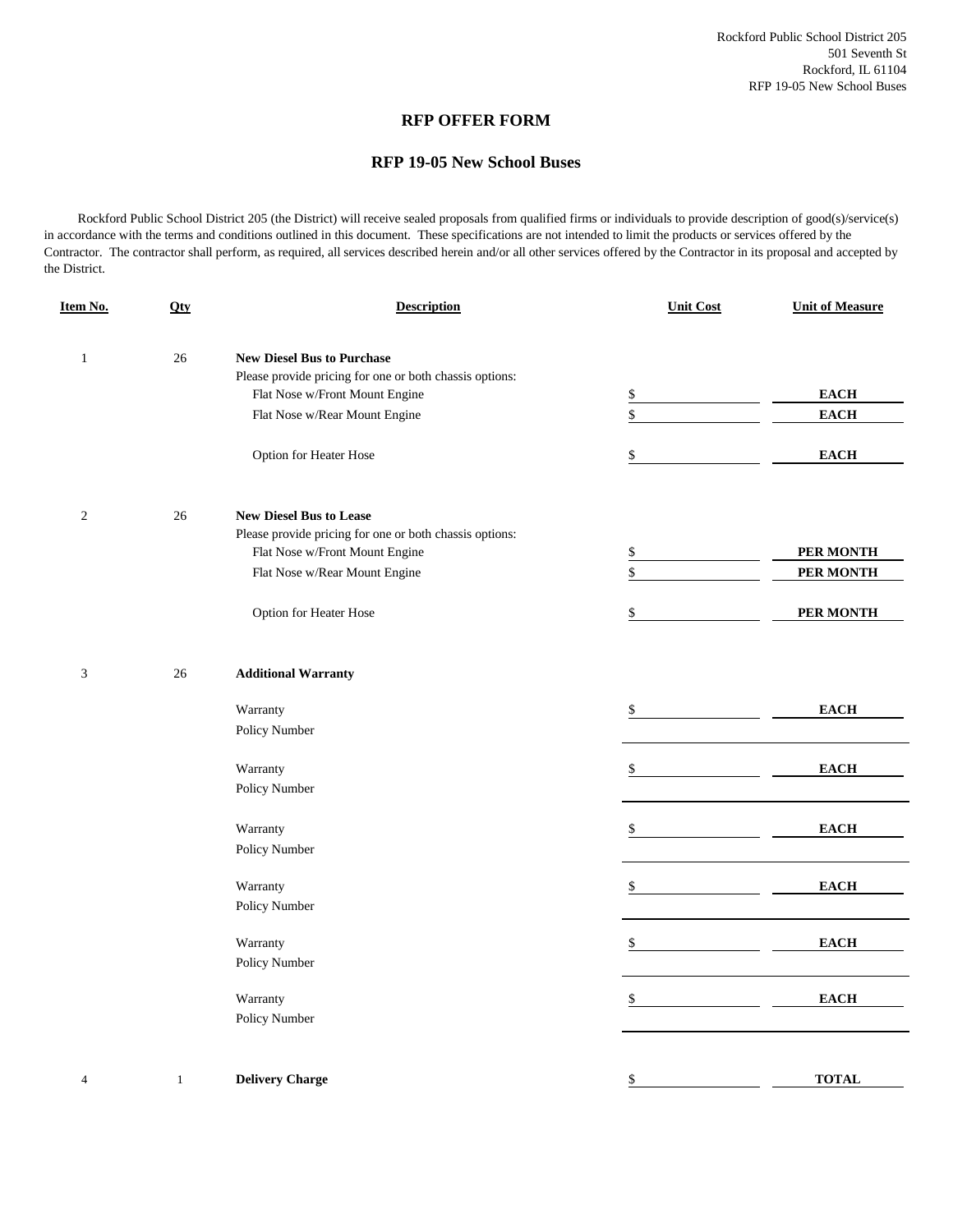Rockford Public School District 205 501 Seventh St Rockford, IL 61104 RFP 19-05 New School Buses

### **RFP OFFER FORM**

| Item No. | Qty                               | <b>Description</b>         | <b>Unit Cost</b> | <b>Unit of Measure</b> |
|----------|-----------------------------------|----------------------------|------------------|------------------------|
| 5        | 26                                | <b>Trade-Ins</b>           |                  |                        |
|          | <b>Bus Number Year/Make/Model</b> | Engine/Capacity/VIN        | <b>Unit Cost</b> | <b>Unit of Measure</b> |
| 757      | 2010/IC/FE                        | MFDT/72/4DRBVAAP4AA182031  | \$               | <b>EACH</b>            |
| 763      | 2010/IC/FE                        | MFDT/72/4DRBVAAP5AA182037  | \$               | <b>EACH</b>            |
| 765      | 2010/IC/FE                        | MFDT/72/4DRBVAAP9AA182039  | \$               | <b>EACH</b>            |
| 768      | 2010/IC/FE                        | MFDT/72/4DRBVAAP9AA182042  | \$               | <b>EACH</b>            |
| 773      | 2010/IC/FE                        | MFDT/72/4DRBVAAP8AA182047  | \$               | <b>EACH</b>            |
| 774      | 2010/IC/FE                        | MFDT/72/4DRBVAAPXAA182048  | \$               | <b>EACH</b>            |
| 775      | 2010/IC/FE                        | MFDT/72/4DRBVAAP1AA182049  | \$               | <b>EACH</b>            |
| 776      | 2010/IC/FE                        | MFDT/72/4DRBVAAP8AA182050  | \$               | <b>EACH</b>            |
| 777      | 2010/IC/FE                        | MFDT/72/4DRBVAAPXAA182051  | \$               | <b>EACH</b>            |
| 778      | 2010/IC/FE                        | MFDT/72/4DRBVAAP1AA182052  | \$               | <b>EACH</b>            |
| 780      | 2010/IC/FE                        | MFDT/72/4DRBVAAP5AA182054  | \$               | <b>EACH</b>            |
| 781      | 2010/IC/FE                        | MFDT/72/4DRBVAAP7AA182055  | \$               | <b>EACH</b>            |
| 782      | 2010/IC/FE                        | MFDT/72/4DRBVAAP9AA182056  | \$               | <b>EACH</b>            |
| 783      | 2010/IC/FE                        | MFDT/72/4DRBVAAP0AA182057  | \$               | <b>EACH</b>            |
| 784      | 2010/IC/FE                        | MFDT/72/4DRBVAAP2AA182058  | \$               | <b>EACH</b>            |
| 785      | 2010/IC/FE                        | MFDT/72/4DRBVAAP4AA182059  | \$               | <b>EACH</b>            |
| 786      | 2010/IC/FE                        | MFDT/72/4DRBVAAP0AA182060  | \$               | <b>EACH</b>            |
| 787      | 2010/IC/FE                        | MFDT/72/4DRBVAAP2AA182061  | \$               | <b>EACH</b>            |
| 788      | 2010/IC/FE                        | MFDT/72/4DRBVAAP4AA182062  | \$               | <b>EACH</b>            |
| 790      | 2010/IC/FE                        | MFDT/72/4DRBVAAP8AA182064  | \$               | <b>EACH</b>            |
| 108      | 2002/IC/RE 3000                   | T444E/72/4DRBJABP82A947480 | \$               | <b>EACH</b>            |
| 109      | 2002/IC/RE 3000                   | T444E/72/4DRBJABPX2A947481 | \$               | <b>EACH</b>            |
| 110      | 2002/IC/RE 3000                   | T444E/72/4DRBJABP12A947482 | \$               | <b>EACH</b>            |
| 916      | 2002/IC/RE 3000                   | T444E/72/1HVBJABP92A916026 | \$               | <b>EACH</b>            |
| 909      | 2002/IC/RE 3000                   | T444E/72/1HVBJABP12A916019 | \$               | <b>EACH</b>            |
| 911      | 2002/IC/RE 3000                   | T444E/72/1HVBJABPX2A916021 | \$               | <b>EACH</b>            |